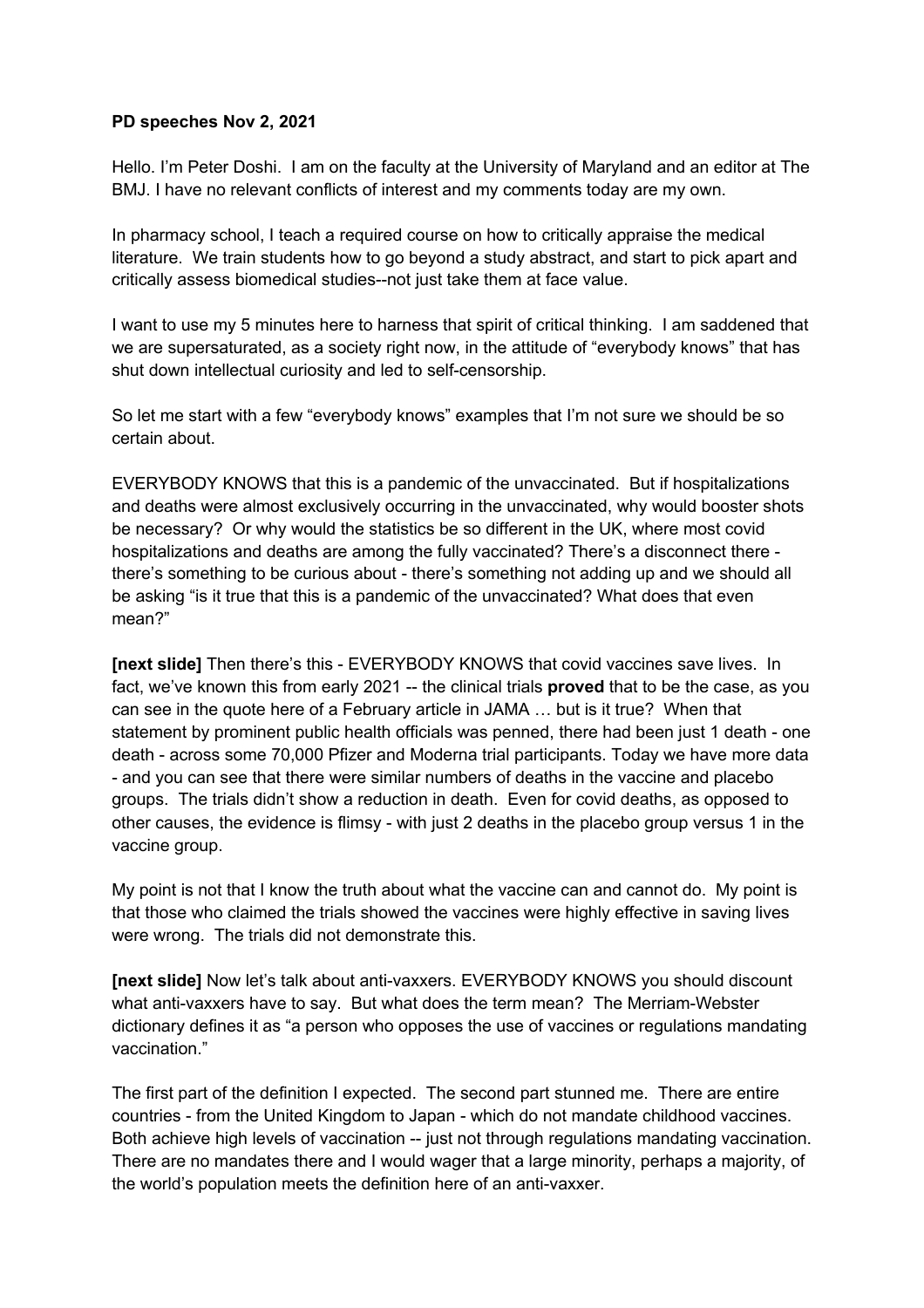Another definition worth checking is "vaccine." I am one of the academics that argues that these mRNA products which everybody calls vaccines are qualitatively different than standard vaccines. And so I found it fascinating to learn that Merriam-Webster changed its definition of vaccine early this year. mRNA products did not meet the definition of vaccine that has been in place for 15 years at Merriam-Webster. But the definition was expanded such that the mRNA products are now vaccines.

I highlight this to ask a question: how would you feel about mandating covid vaccines if we didn't call them "vaccines"? What if these injections were called "drugs" instead?

So here's the scenario: we have this DRUG - and we have evidence that it doesn't prevent infection, nor does it stop viral transmission. But the drug is understood to reduce your risk of becoming very sick and dying of covid. Would you take a dose of this drug every six months or so for possibly the rest of your life, if that's what it took for the drug to stay effective? Would you not just take this drug yourself, but support regulations mandating that everybody else around you take this drug? Or would you say "hold on a sec." Maybe you'd say that if that's all the drug does, why not use a normal medicine instead - the kind we take when we're sick and want to get better? And why would you mandate it?

The point is just because we call it a "vaccine" doesn't mean we should assume these new products are just like other childhood vaccines which get mandated. Each product is a different product, and if people are OK with mandating something simply because "it's a vaccine and we mandate other vaccines, so why shouldn't we mandate this," I think it's time to inject some critical thinking into that conversation - and that is what we are going to be doing today. Thank you.